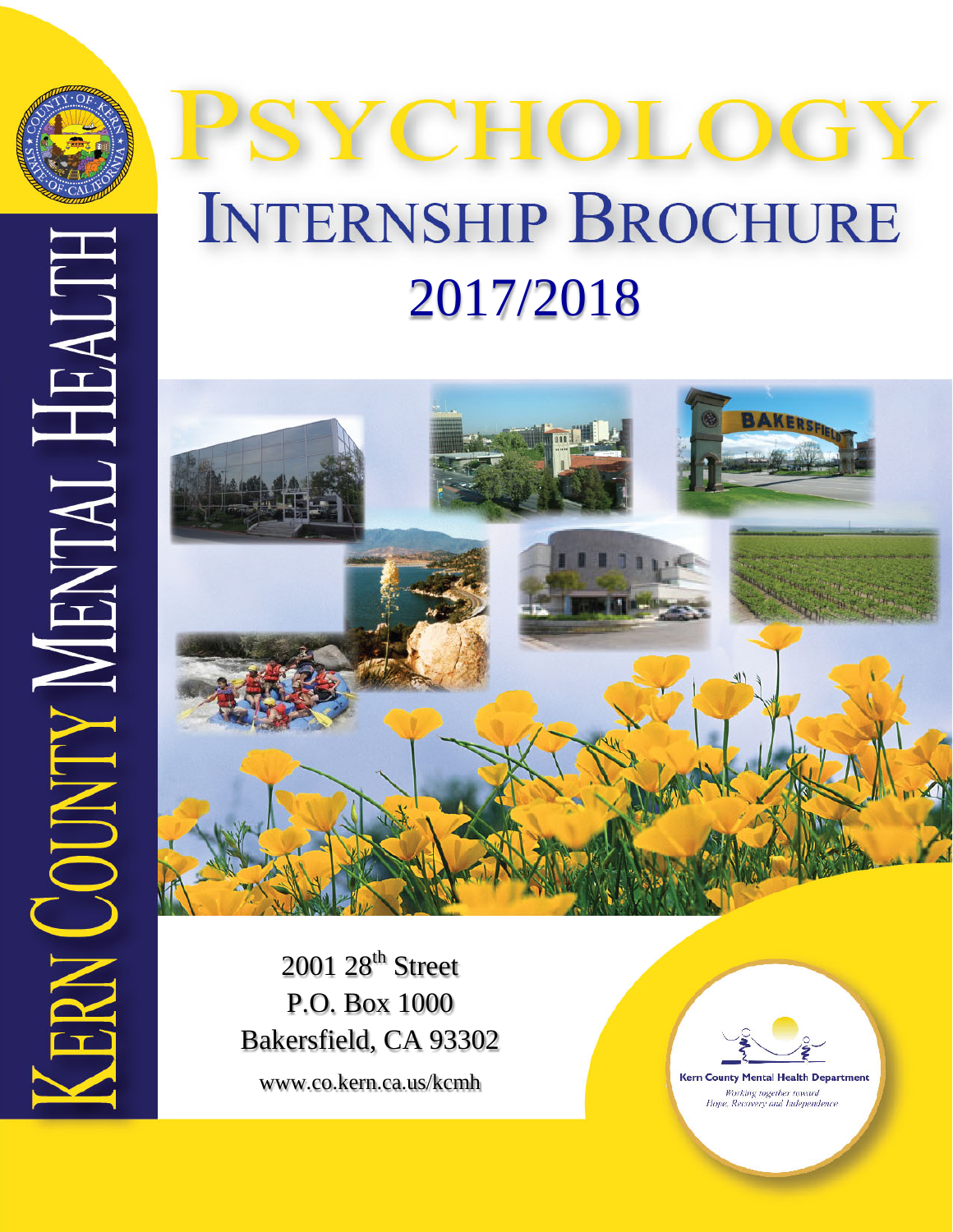## **KERN COUNTY MENTAL HEALTH PSYCHOLOGY INTERNSHIP**

The Kern County Mental Health Psychology Internship program (Internship program) is directed and sponsored by Kern County Mental Health (KCMH), located in Bakersfield California. Bakersfield is in California's Central Valley, one to two hours north of the greater Los Angeles area. The Kern County population was 839,631 in 2010. The demographics served by the Department are 46% Caucasian, 35% Latino, 13% African American, and 6% other.

KCMH is a large, progressive public mental health agency, known throughout the state as an innovative, well-managed Department, engaging in numerous evidence-based treatment practices. Interns are able to experience a wide variety of treatment settings.

KCMH is currently a member of the Association of Psychology Postdoctoral and Internship Centers (APPIC). As such, KCMH abides by the APPIC policy that no person at our training facilities will solicit, accept or use any ranking–related information from any intern applicant.

Interns are placed in rotations, which may include agencies other than KCMH. These locations are listed in the Training Rotations section of this brochure. In those rotations, the Training Director verifies that the site abides by practices that meet California Board of Psychology and APPIC standards.

#### **PHILOSOPHY**

## MISSION

The mission of Kern County Mental Health Psychology Internship is to prepare interns for the practice of clinical psychology who value ethical practice, hope and a belief in recovery for the individuals and families they serve.

## GOALS

- To develop and refine clinical skills in psychological assessment and diagnosis
- To develop and refine clinical intervention skills
- To refine individual professional development as a Psychologist
- To develop sensitivity to and appreciation for human diversity
- To develop consultation skills and positive interdisciplinary relationships
- To develop supervision skills
- To develop and refine ethical, legal and public policy knowledge
- To develop scientific foundations and research skills

#### TRAINING MODEL

We uphold the belief that our environment, our population, our strengths and our organizational culture should guide our training methodology. The term practitioner-scholar best describes the training model at the Kern County Psychology Internship program.

The primary focus of the training program is to prepare interns for the professional practice of psychology, while continuing to be informed by scholarly inquiry. The internship incorporates this philosophy into its training program through a combination of didactic and experiential learning. Emphasis is in integrating and applying knowledge and skills and continued learning through scholarly inquiry during the internship year. The Department employs many evidencedbased practice models and interns are exposed to some of these models during their time with the program.

The competencies promoted in the program are based on the AAPIC Competency Conference of 2000, which aimed at discerning the current knowledge and skills needed by today's practitioners of applied psychology. Interns develop and refine competencies in psychological assessment, diagnosis, clinical intervention, professional development, appreciation for human diversity, consultation, interdisciplinary relationships, supervision, ethics, law, public policy, and scientific foundations and research.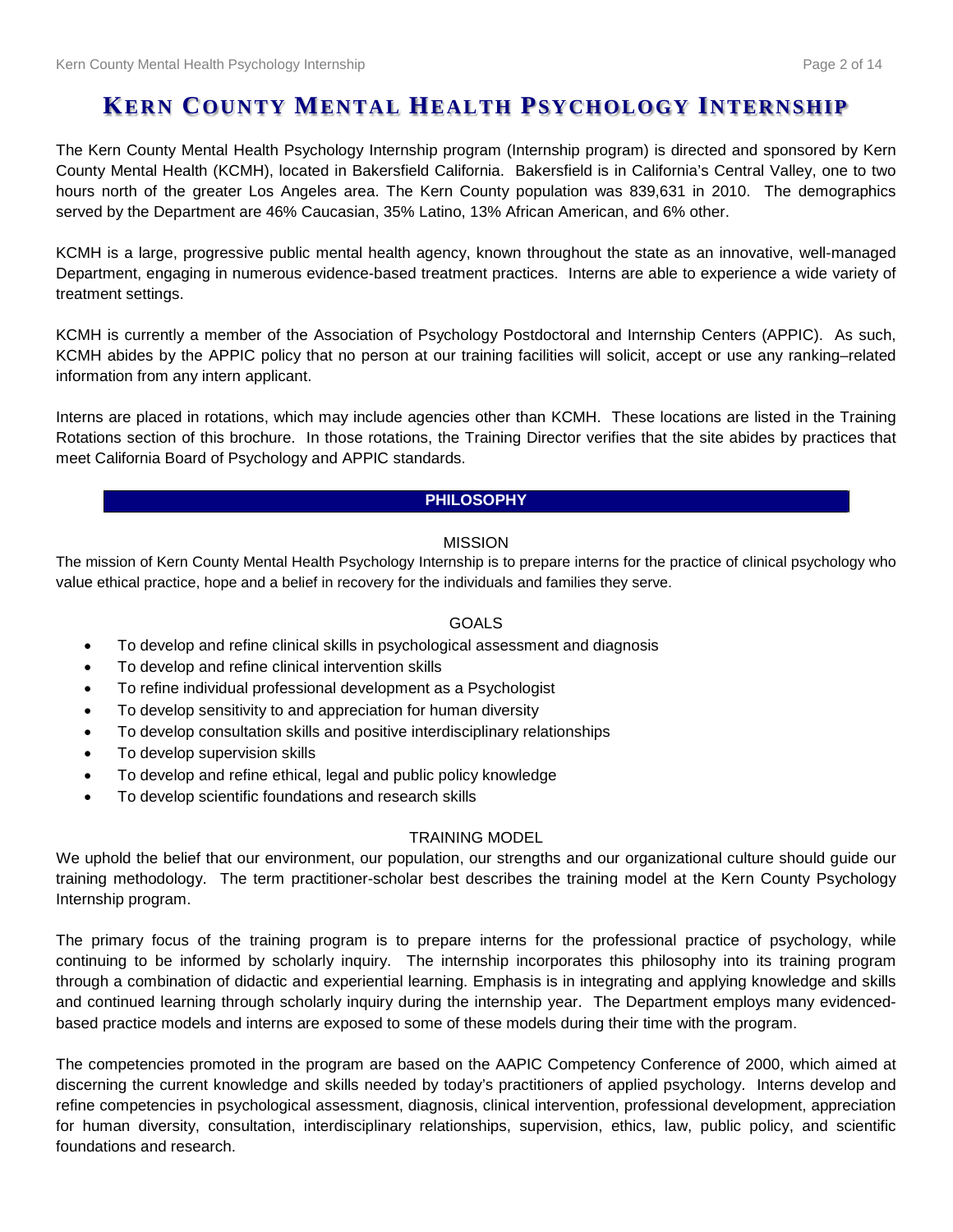The practice of psychology requires continued professional development. Practitioners must be able to integrate theory and research into their clinical work in meaningful ways. This includes keeping current with the professional literature on new developments in the field and changing one's practice as indicated. Practice must be informed by science. Interns continue their education throughout the internship and are taught the importance of becoming lifelong learners.

The Psychology Internship program provides interns a broad range of clinical experiences that build their skills in a variety of outpatient settings. Interns are expected to build upon and refine previously acquired skills and to learn new skills throughout the internship year as they operate with an increasing level of autonomy.

Psychologists trained within the practitioner-scholar model usually establish careers in clinical practice within private and public settings, including clinics, hospitals, and community agencies as well as teach and provide supervision in colleges and universities. Psychologists also serve as consultants to corporate, public, educational, and religious institutions, and conduct program evaluation and design community and group intervention programs.

#### **GOVERNANCE**

The Internship program consists of the Training Director, support staff, and supervisors of the rotation sites. The Training Director is the administrative lead and acts as the internship liaison with the Department.

The Training Director arranges quarterly meetings to review policies and procedures, and also schedules special administrative meetings as deemed necessary. The Training Director and Internship supervisors interview prospective interns, monitor compliance with APPIC/APA standards, monitor program quality, and coordinate and monitor the applicants' site visits. The Training Director also coordinates the in-service training and the didactic program.

When interns rotate in sites outside the Department, the rotation agency signs a Memorandum of Understanding (MOU), which identifies specific areas that are essential to a comprehensive psychology internship program. Through the MOU, each institution or site also agrees to abide by the policies and procedures established by APPIC or APA.

#### **TRAINING DIRECTOR**

Bradley S. Cloud, Psy.D. Kern County Mental Health Deputy Director, Kern County Mental Health

#### **ASSISTANT TRAINING DIRECTOR**

Rhiyan Quiton, Psy.D. Kern County Mental Health Kern Linkage Administration

#### **ROTATION SUPERVISORS**

Amanda Carr, Psy.D. Kern County Mental Health Forensic Services

Joy Quiton-Buaya, Psy.D. Kern County Mental Health Child Wraparound Services

Sybille Blickhan, Psy.D. Phoenix House Counseling at Kern County Probation Department-Crossroads Facility

Ross Kremsdorf, Ph.D. Kern County Mental Health Quality Improvement Division

Akira Suzuki, Ph.D. Kern County Mental Health Forensics Services/CONREP

Michelyn M. Devine, Psy.D. Kaiser Permanente of Southern California Behavioral Health Program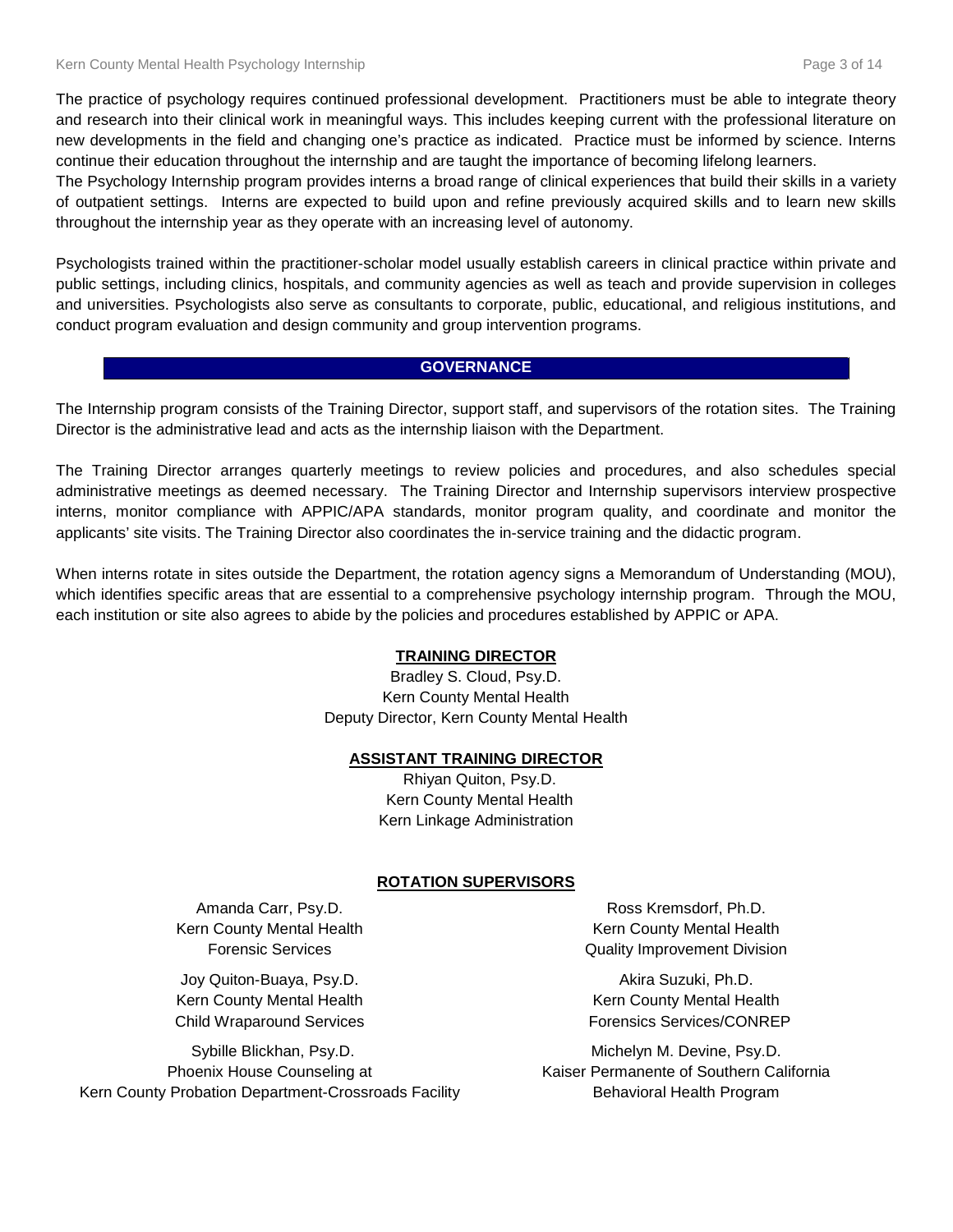## **INTERN SELECTION POLICY AND PROCEDURE**

The Kern County Mental Health Psychology Internship program strives to ensure a uniform and unbiased intern selection process to successfully match the intern's training goals with the strengths of the program. The Department follows the County's Personnel Policy 3.04.110 which states that no person in the classified service or seeking admission thereto shall be appointed, reduced or removed, or in any way favored or discriminated against because of his or her religious opinion, color, race, religion, creed, national origin, ancestry, sex or age, except where sex or age is a valid occupational qualification. All internship offers are made in accordance with the APPIC Match Policies. The program adheres to the APPIC Policy that no person at this training site will solicit, accept, or use any ranking related information from any intern applicant.

#### **PROCESS:**

#### **REVIEW OF APPLICATION MATERIALS**

Each application submitted to the KCMH Psychology Internship program is reviewed for such information as dissertation progress, academic achievement, motivation and interdisciplinary skills, practicum, and overall match of the applicant's training goals and the program strengths as expressed in the letter of interest.

The Training Director reviews each application package in December using standardized scoring criteria outlined in the Intern Application Scoring Criteria Form.

#### **SCORING CRITERIA**

1. The applicant is enrolled in a doctoral program in clinical, counseling or school psychology offered by an accredited institution of higher education.

*Applicants from programs awarding degrees in areas other than psychology will not be considered for this internship program.*

2. The applicant is likely to complete the doctoral requirements.

*The program will look for evidence of significant progress in the completion of the doctoral program requirements.*

3. The applicant is interested in a variety of clinical settings as expressed in the letter of interest.

*Applicants will be rated on how clearly they identify the breadth of their interests in the letter of interest.*

4. The applicant possesses a practicum experience of approximately 450 hours or more, with 225 hours of face-to-face direct service contact.

*Particular emphasis is placed on the match of applicant experience with the type of population served at Kern County. Thus, applicants with little working experience will be at a competitive disadvantage with peers who have more relevant experience.* 

- 5. The applicant's theoretical orientation is compatible with the program's philosophy and model. *Applicants are not disqualified based on orientation, but preference is given to those who demonstrate orientation compatible with our program.*
- 6. The applicant's doctorate program is APA accredited.

*APA accredited programs are preferred, but not required.*

- 7. The applicant has no probationary history or other disciplinary problems. *Applicants with evidence of probationary history or other disciplinary problems will receive a lower score or disqualified depending on the circumstances.*
- 8. The applicant's motivation is clearly evident as expressed in the letters of recommendation. *The quality of the letters of recommendation will influence the applicant's final score.*
- 9. The applicant's positive interdisciplinary skills are supported by the letters of recommendation. *The quality of the letters of recommendation will influence the applicant's final score.*
- 10. The applicant's learning interests correspond to the program training offerings as expressed in the letter of interest. *The program will rate how closely the applicant's training interests correspond to the program's strengths.*
- 11. The applicant is bilingual in one of the County's threshold languages. *Bilingual skills are preferred, but not required.*

The applicant is notified whether or not he or she will be interviewed.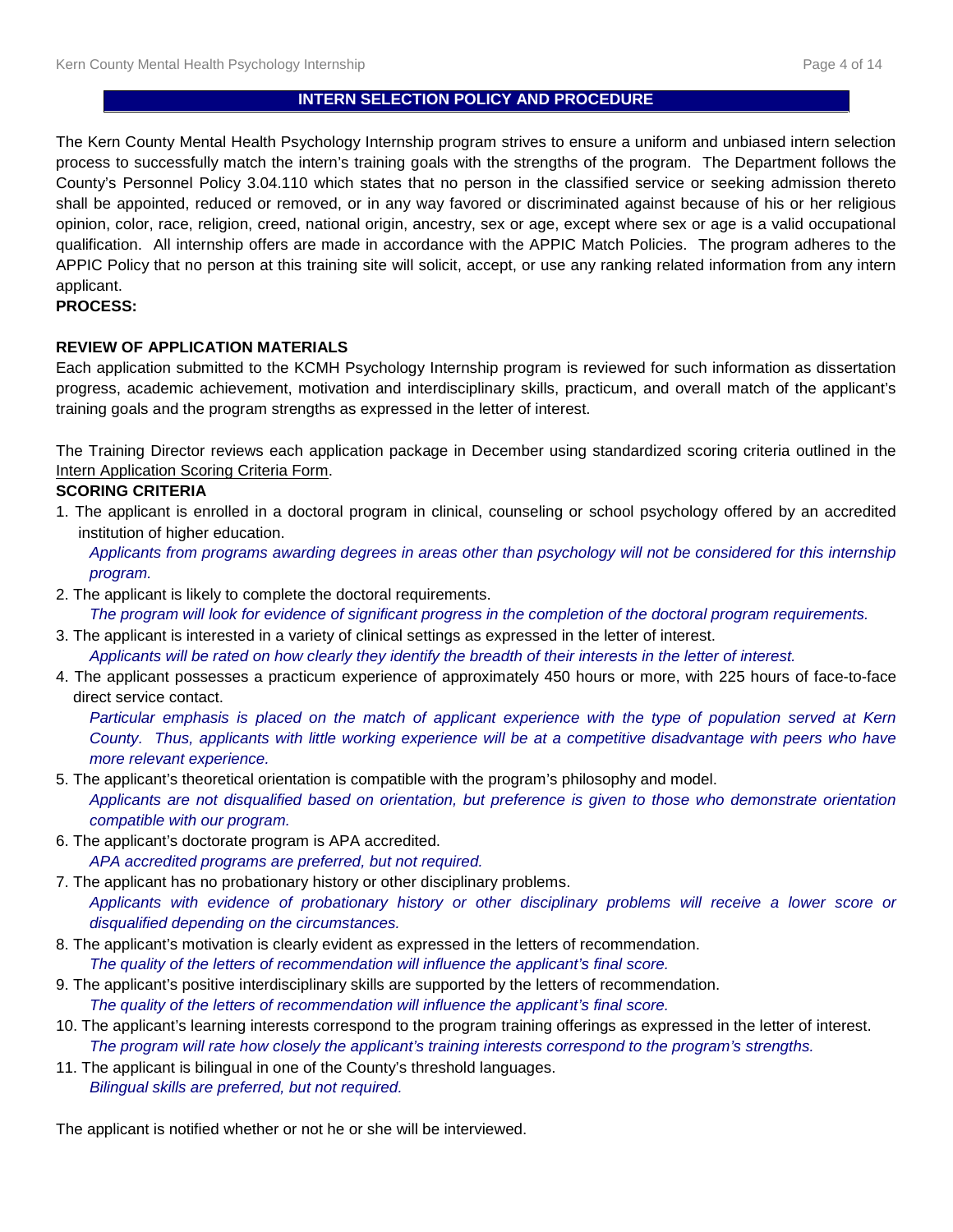#### **CANDIDATE INTERVIEW PROCESS**

All on-site interviews are scheduled with the Intern Selection Committee, which is composed of the Training Director, Training Lead and all the rotation supervisors. Every effort is made to ensure current interns are also available at the interview site to answer any questions and to give an intern's perspective on the program. A discussion panel takes place with all the candidates and the Intern Selection Committee concerning program and Department information. In the second part of the interview session, each candidate has the opportunity to meet with the rotation supervisor of his or her choice for an individual interview and to learn more about the rotation. In this interview the supervisors ask candidates a standard set of questions and use APPIC and County guidelines.

Face-to-face interviews are preferred, but phone or distance technology interviews can be accommodated on a case-bycase basis. The Intern Selection Committee, for distance technology interviews, is composed of the Training Director and the supervisor of the rotation in which the candidate is interested. The same standard questions used in the face-to-face interviews are used in the phone or distance technology interviews.

Rotation supervisors use the Interview Review form to review each candidate's interview performance. The form includes criteria such as convergence of applicant training needs with internship program strengths, communication skills and sophistication of presentation of self/case example, and rapport with interviewers.

#### **CANDIDATE RANKING PROCESS**

The supervisors use the Candidate Ranking Form to submit their candidate rankings to the Training Director. The Training Director may consult with the supervisors before submitting the ranking to APPIC, but relies primarily on the supervisor's ranking.

#### **CONFIRMATION LETTERS**

Once a candidate is matched and confirmed, a confirmation letter is mailed to the candidate and to his or her academic training director notifying acceptance to the internship program.

## **FUNDING AND REQUIREMENTS FOR COMPLETING INTERNSHIP POLICIES**

The Internship program is financially supported by the Kern County Mental Health Department.

The Internship begins on or about August 1, 2017 and extends for one year. The Internship has a total of four (4) internship positions. All interns are contract employees of KCMH.

Criteria for Successful Completion of Internship:

- 1. Completion of 52-week full-time commitment. Interns must work a minimum of 1,800 hours to meet their internship obligation. Absences may not exceed 20 days during the internship year.
- 2. Satisfactory evaluation by primary supervisor.
- 3. Review of performance and approval by Training Director.
- 4. Completion of all assignments made by supervisor.
- 5. Outcomes are measured using the Evaluation of Intern form through direct observation, video, audio, supervisory discussions, review of written reports, and feedback from others. The minimum threshold is a 90% rating on the Evaluation of the Intern form on the competencies assessed for this goal at the 3rd through 4th quarter of the internship with no remedial needs.

#### **FINANCIAL AND ADMINISTRATIVE ASSISTANCE**

#### **POLICY**

The Internship program intends to provide its interns with financial and administrative assistance comparable to similar programs in the region.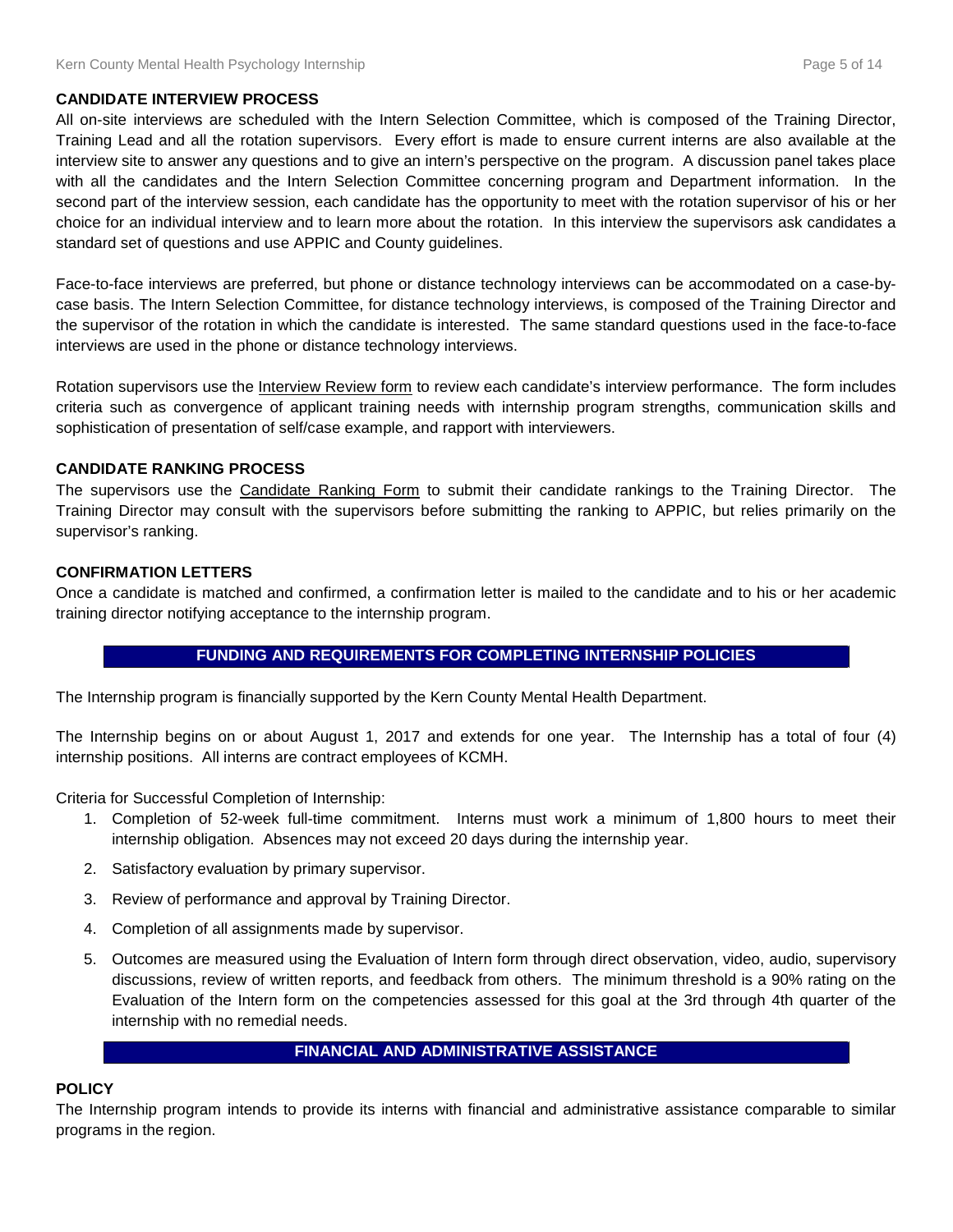#### **STIPEND AND BENEFITS**

Interns earn \$12.48 per hour, which aggregates to a maximum of \$26,050 per year. Interns are eligible to accrue up to six days of paid sick leave per year. Interns are also eligible for medical, dental and/or vision care insurance in accordance with the County's Health Benefits Eligibility policy. Interns shall be required to pay, by payroll deduction, twenty percent (20%) of the insurance premiums for elective health benefits during their internship year. The County has 11 holidays, which are observed, but unpaid. Unpaid leave is available for illness or dissertation business. Interns are paid when attending trainings supported by the Internship program.

#### **INSURANCE REQUIREMENTS**

Interns are required to carry and show proof of professional liability and commercial general liability insurance in the amount of \$1,000,000 per incident and \$2,000,000 aggregate per year. The student insurance coverage available through APA for student members meets the professional liability requirement. Additionally, students should check with their clinical training program, as their university may provide insurance coverage.

#### **ADMINISTRATIVE ASSISTANCE**

Interns are expected to posses the technology proficiency level necessary to function in an information driven organization. Interns receive clerical support from support staff available at their rotation sites. Interns receive administrative and technical support from the internship program in processing timesheets, travel requests, and in clarifying Department policies and procedures. Interns are assigned a personal computer loaded with the Microsoft Office Suite and accessible to the Internet, a telephone extension, and a Department e-mail account. Interns receive computer and network technical support from the Department's Information Technology team. Interns receive technical support for the electronic record system from the Department's electronic medical record Core team.

#### **TRAINING PROGRAM**

The internship is a full-time, year-long program. Interns can have concurrent rotations at two sites. These yearlong rotations facilitate more in-depth training in certain areas and allow enough time for interns to become integrated into the treatment team.

#### **ORIENTATION**

Based upon their interests and training needs, interns are offered placements during the regular selection process as outlined by APPIC policies and procedures. The internship year begins with a general orientation that consists of an overview of all sites, meeting with the Training Director, gaining information on personnel policies and benefits and receiving a description of the available training experiences and a schedule of the year's activities. Interns will have access to Department policies and procedures. These policies and procedures orient interns on procedures for travel, background checks, fingerprinting, drug testing for employment, hours of work, grievances, etc. Interns will also be scheduled to attend the KCMH New Employee Orientation, the Kern County Employee Orientation, and the Health Benefits Orientation.

In addition, interns receive additional orientation sessions at their respective rotations. These orientation sessions focus on the introduction of key program staff, agency policies, procedures, and activities, and meetings with primary supervisors to outline the interns' specific assignments and activities.

#### **TRAINING PRINCIPLES**

After orientation, the sequence of training varies depending upon the particular rotation that the interns have selected. However, at all rotations, the following training principles are in effect:

- Assignment of the initial caseload or clinical activity is contingent upon the intern's current experience level.
- Intensive supervision of case activity is expected.
- In the psychological assessment areas, interns, depending upon their degree of experience, first may review or learn the administration, scoring, and interpretation of different assessment instruments (Please see pages 11, 12 and 13 for description of instruments to be used). Initially, the interns' administration, scoring, interpretation, and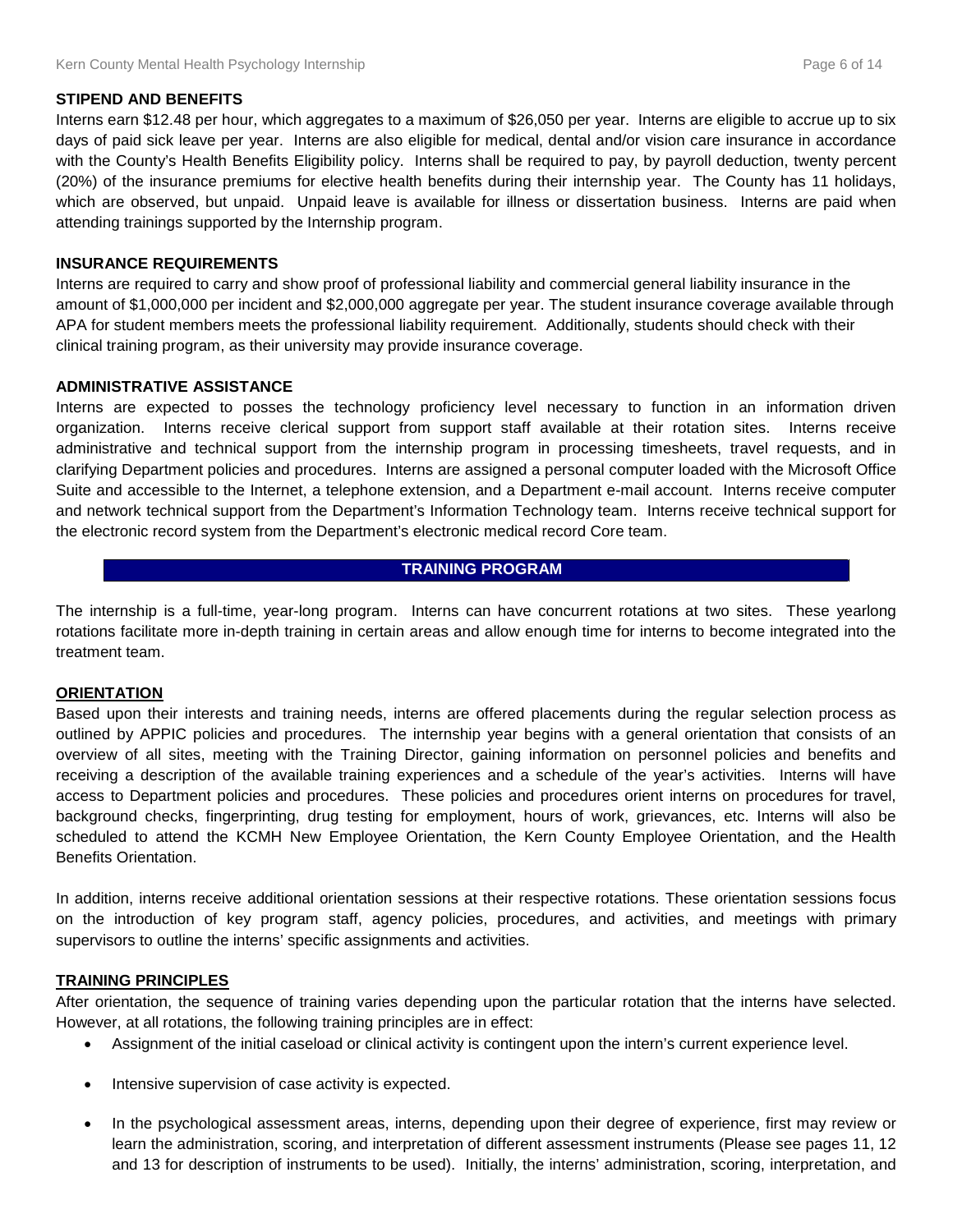report writing will occur under close supervision by either the primary supervisor or other assigned supervisors. Once a reasonable level of competency is established, the interns work more independently but continue to be supervised throughout the rotation.

- Consultation activities generally first involve the interns acting as co-consultants with a supervisor or under close supervision. As their competence increases, their autonomy increases until they consult independently.
- Interns, as a group, participate in weekly didactic training, and other events that include such formats as case conferences, presentations on clinical and professional issues and seminars. Additionally, regular in-service educational opportunities are available to all interns. Administrative meetings, case conferences, and intake conferences are available. Meetings where interns share information among them or consult with the Training Director or other psychologists are available as additional forums for learning and professional development.
- Each intern spends at least 25% of his or her time in direct psychological service to clients and receives at least two hours of individual supervision and two hours of group supervision per week.
- Expected core competencies and the method of evaluation are explained to interns.

Although research is not a major emphasis of this internship, interns have opportunities to become involved with applied clinical research and program evaluation studies. All rotations are engaged in ongoing program evaluation, and several have archival clinical data that can be used by interns to investigate clinical research questions.

#### **INFORMED CONSENT FOR TREATMENT**

Interns will have a caseload during their internship year. Each client in the caseload will complete an informed consent for treatment to acknowledge that he/she is receiving mental health services by a psychology intern working under the supervision of a licensed psychologist. The consent also allows communication between the psychology intern, supervisor and treatment team for the purpose of case conference services and fulfilling the learning experience of the internship.

#### **DIDACTIC TRAINING**

Interns typically attend a weekly two-hour didactic training workshop. KCMH's didactic training program has been developed to ensure continuity in training, a skill progression in growth of the interns, intern peer interaction and provide interns with training opportunities in specific specialty training areas. Content, coordination and scheduling are overseen and discussed on a regular basis by members of the Internship governance with input from interns.

Each rotation will define specific educational activities directly related to the site and rotation. Interns are expected to attend the Core Curriculum series of seminars, as well as the rotation-specific in-service training activities at their sites. The Core Curriculum series include: Mental Health Administration, Law and Ethics, Psychopharmacology, Crisis Intervention, Inpatient Psychiatry, Risk Assessment, Substance Abuse and Cultural Competence.

Local speakers educate interns about a variety of topics pertinent to the practice of clinical psychology. Such topics include: treatment of children, neuro-psychology, malingering, and molest dynamics. Practical topics are chosen to help broaden the intern's exposure to therapeutic techniques and interventions. It also provides the interns with an opportunity to interact with mental health professionals in the community.

Interns are expected to attend all weekly didactic trainings for the entire duration of the clinical activity. The intern's site supervisor and Training Director should be notified prior to any absences for it to be considered an excused absence. Interns may have two unexcused absences during the year. If an intern is absent for a core curriculum training, he or she will be expected to attend an alternate training or complete another assignment as identified by the Training Director.

#### **INTERN CASE PRESENTATION**

As part of the weekly didactic training meetings, each intern is expected to conduct a case presentation. The intern can choose to present an assessment case or clinical case for which they have been serving as the primary therapist. Specific guidelines to help the intern structure these presentations are made available to the interns at the beginning of their internship year. Interns are expected to have a solid working knowledge of the case and be able to discuss the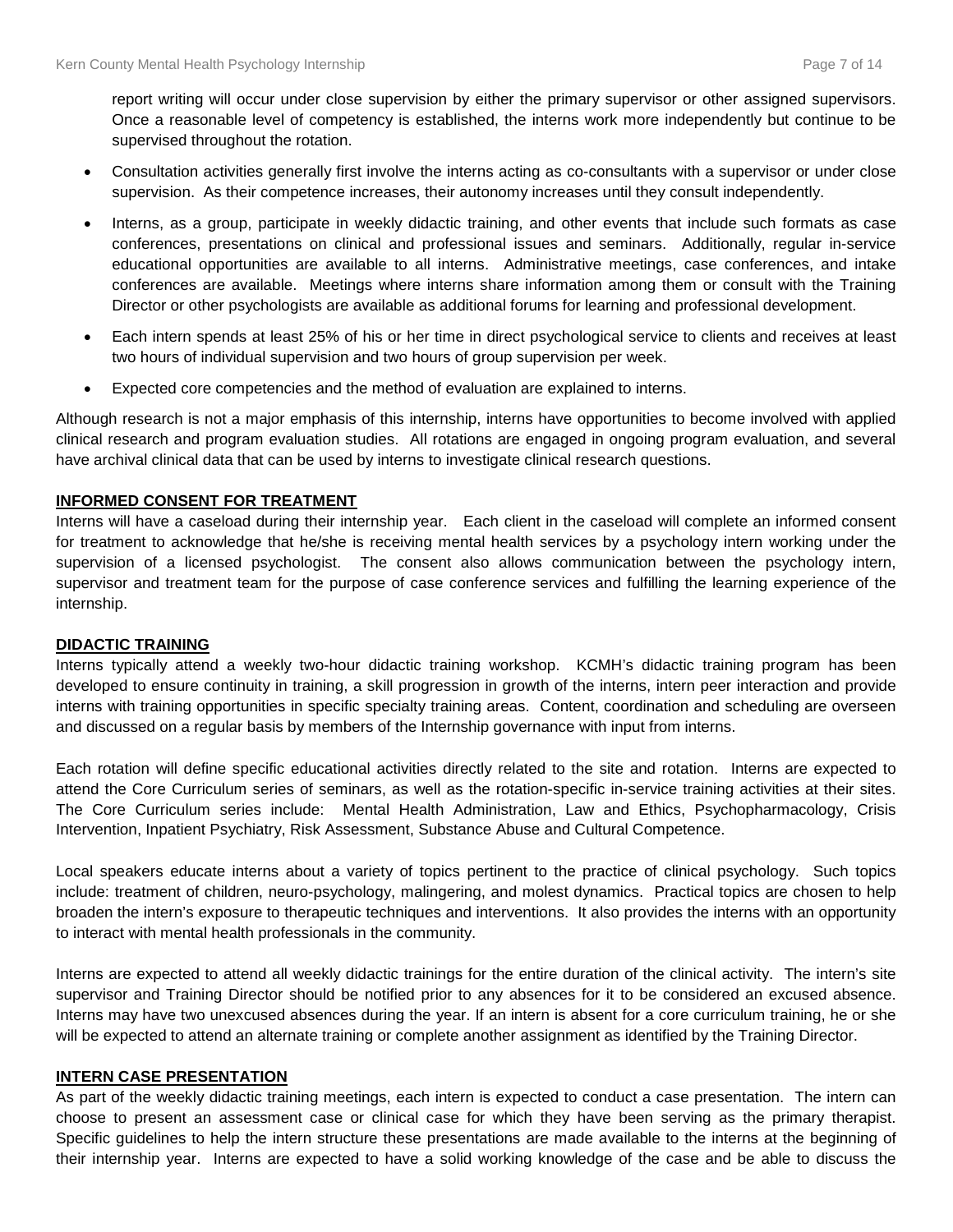rationale for their interventions based on sound psychological principles. The intern's immediate supervisors are encouraged to attend these presentations to provide additional information and support for the intern.

#### **PROFESSIONAL DEVELOPMENT GROUP**

Interns meet for one hour per week in a support group format. The general purposes of this group are to foster integration of personal and professional growth, facilitate supportive and genuine peer relationships, and develop insight and perspectives related to organizational and professional role issues.

The group leader has been selected by the Training Director and is not a staff member of KCMH. Therefore, interns can expect confidentiality and an absence of dual role conflicts. Interns have found this group to be a unique opportunity and an important aspect of their internship experience.

#### **OTHER TRAININGS**

The Training Director may suggest interns attend additional trainings during their internship. The Training Director will arrange the registration for these trainings. Additional trainings maybe recommended and arranged by the site supervisor.

#### **TRAVEL**

Mileage, lodging or other travel expenses will not be reimbursed to Interns unless authorized by the Training Director or immediate supervisor. Mileage reimbursement has been provided to interns for travel to internship duties, such as didactic trainings. **Interns must provide required documentation to be authorized to drive a vehicle provided by KCMH. This includes a obtaining a California State driver's license as required by the County of Kern.**

#### **SUPERVISION**

Individual Clinical Supervision Interns receive regularly scheduled supervision for a minimum of two hours a week, from their primary supervisor who is a licensed psychologist. The functions of the primary supervisor include but are not limited to the monitoring of the intern's caseload, enhancing clinical skills, promoting intern's professional growth and evaluating intern's progress by giving regular feedback. At the beginning and at each quarter of internship, the supervisor and intern develop a learning plan to assess the intern's strengths and areas of improvement and to identify the intern's goals and objectives for their internship year.

Group Supervision Interns are provided two hours a week group supervision where an emphasis is placed on experiential learning. Interns discuss their client caseload and dialogue about such issues as case conceptualization, transference, counter-transference issues, appropriate boundaries, dual relationships, professional conduct, as well as legal and ethical considerations.

Board of Psychology Supervision Agreement Supervisors will use the Supervision Agreement as mandated by the California Board of Psychology.

#### **LEAVE OF ABSENCE**

Since the internship is a one-year position, leaves of absence (LOA) normally would not be granted. However, if unforeseen circumstances necessitate such a leave, an LOA may be granted for a reasonable period of time, up to two months, as determined on an individual basis by the Training Director. Request for leave of absences will be considered on the basis of the intern's length of tenure in the internship, performance, reason for the request, and the expected impact on the rotation where they are training and the internship program. Requests must be submitted in writing to the Training Director in conjunction with the rotation supervisor.

#### **FLEX TIME HOURS POLICY AND PROCEDURE**

This policy is to clarify flex time hours due to absence from work as well as making up hours for holidays. The Internship program recommends the following guidelines for flex time hours: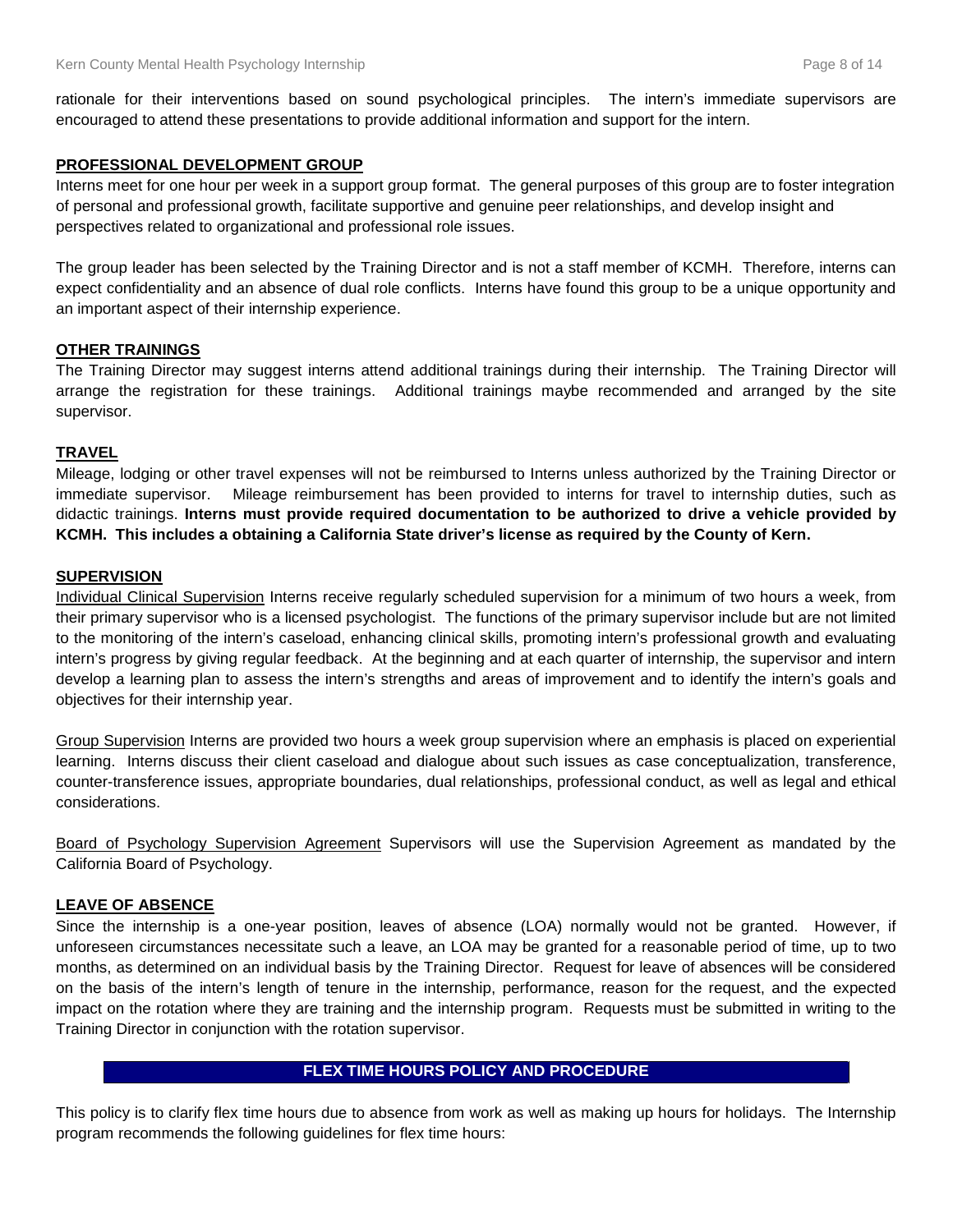- 1. Each rotation is independent. Any issues or requests regarding scheduling and hours must be negotiated only with the supervisors overseeing the rotation you wish to modify.
- 2. Requests to make up hours must be approved by the supervisor and must be in advance and in writing.
- 3. Requests should include the dates and times of the make up hours to be worked and the duties to be performed.
- 4. Make up hours are to be performed in the same week that hours are reduced due to absence and holidays.

These make up hours can only be completed during normal business hours at the work site when clients are available and/or regular duties can be performed.

5. Overtime hours need to be approved in advance by the supervisor.

#### **GRIEVANCE POLICY AND PROCEDURE**

#### **INFORMAL GRIEVANCES**:

Intern Responsibilities: The basic assumption of this policy is that most problems are best resolved through face-to-face interaction between intern and supervisor. Interns are encouraged to discuss any problems with the direct supervisor.

Staff Responsibilities: The intern supervisory staff is expected to be open to complaints, to attempt to develop a solution with the interns, and to document clearly the problems and solution discussed. In cases where specific programmatic change or changes in intern responsibility or assignment have been agreed upon, a written response will be provided to the intern outlining the agreed course of action.

Copies of such responses will be forwarded to the Training Director.

#### **FORMAL GRIEVANCES**

Intern Responsibilities: The intern may initiate a more formal grievance process by sending a written request for intervention to the Training Director. Interns are encouraged, but not required, to attempt informal resolution of problems prior to initiating formal complaints.

#### Staff Responsibilities:

- 1. If the intern initiates a formal written grievance that cannot be resolved by the informal process, the Intern Progress Committee (the intern's clinical supervisors) will plan a meeting to review the grievance and decide on a course of action.
- 2. The intern will be informed that such a review is occurring and given the opportunity to provide the committee with any information regarding his or her grievance.
- 3. Based upon review of the intern's grievance, feedback from the intern, and a review of relevant information, the Intern Progress Committee will determine the best course of action for the intern's training program. The Internship Progress Committee could decide to take no further action, make changes in the intern's internship training program, or request that the Intern Appeals Committee address the grievance.
- 4. The intern will be informed in writing of the Internship Progress Committee's decision and asked to indicate whether he or she accepts or challenges the action. If the intern accepts the decision, implementation of the decision will occur and the intern's home Department will be informed in writing.
- 5. If the intern challenges the decision, the Intern Appeals Committee will be convened, comprised of the Psychology Internship Committee minus the Training Director and any other previously directly involved staff. The Intern Appeals Committee will select its own chairperson. The Intern Appeals Committee will investigate the concern and communicate with all involved parties, including the intern, prior to reaching a decision. The committee will then render a decision in the form of a recommendation to the Training Director. The Training Director will make the final decision and will communicate it in writing to the intern and the intern's graduate program.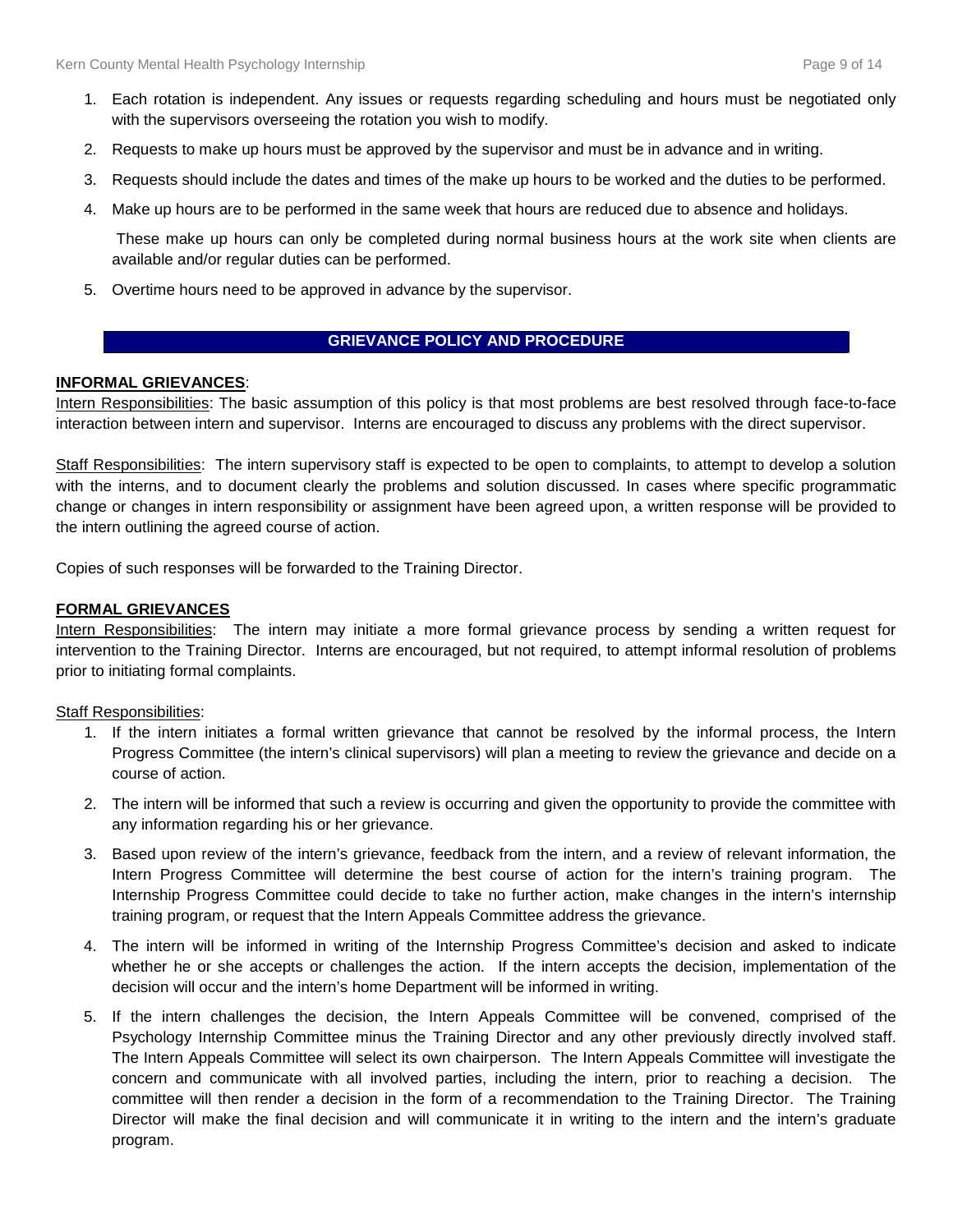#### **SEXUAL HARASSMENT**

Each training rotation strives to provide a workplace and learning environment free from sexual, racial, religious and other unlawful forms of harassment and will take all reasonable steps to prevent harassment from occurring and will not tolerate such conduct on the part of any employee or other individual.

All agencies within the Internship find sexual misconduct totally unacceptable to this working/learning environment. KCMH is committed to providing interns with a supportive work environment.

#### **PERFORMANCE EVALUATIONS POLICY AND PROCEDURE**

#### **PROGRAM EXPECTATIONS:**

The Internship is designed to be an important educational component in the training process of the potential psychologist. To assure that the intern successfully completes the program, each intern will be evaluated on a regular basis. Continuous evaluation of the intern's growth will be focused in the following three major evaluation categories:

- 1. **Acquisition and Integration of Professional Standards**-the ability and willingness to acquire and integrate professional standards into one's repertoire of professional behaviors;
- 2. **Development of Professional Skills**-the ability to acquire the professional skills specifically taught at each internship site in order to reach an acceptable level of competency;
- 3. **Personal Functioning**-the ability to use supervision appropriately, self-initiate professional development and to control personal stress and emotional reactions so as to not interfere with professional functioning.

The rotation supervisor and intern will also develop a set of goals relative to: Development of Professional Skills, Acquisition and Integration of Professional Standards, Enhancing Personal Functioning, and Cultural Competence. These goals are to be reviewed to assure that the intern is making progress.

To maximize the intern's successful completion of the program, the Internship will work closely with each intern in the above areas. The internship program will:

1) Provide substantial, adequate, consistent supervision, timely evaluations and the mechanisms for remediation of any problem areas; 2) Provide sufficient, adequate, consistent number of cases and other clinical experiences to allow interns to develop and demonstrate an acceptable level of clinical skills in the assessed areas of competence consistent with their training goals.

#### **INTERNSHIP EVALUATION PROCESS**

Evaluation of intern progress will be an ongoing process and intertwined with individual and group supervision. However, a more formal evaluation of intern progress, areas of strength, areas in need of improvement, and goals for training will be conducted at least quarterly. An evaluation could occur more frequently if the Supervisor and Training Director determine it would be in the intern's best interest.

Quarterly evaluations will use the Evaluation of Intern Form as a framework for discussion & feedback. The evaluation will generally be conducted by the intern's primary supervisor(s) but may include the Training Director. The evaluation process will be conducted on a collaborative basis allowing each intern the opportunity to respond both orally and in written form to any aspect of the evaluation. Upon completion of the evaluation, the intern will receive a written copy of the evaluation.

#### **PROBLEM AREAS IDENTIFIED DURING THE EVALUATION PROCESS**

When, at any evaluation, the intern receives an inadequate rating by a clinical supervisor in at least one of the three major evaluation categories, the following actions will be taken:

A. The Intern Progress Committee (the intern's clinical supervisors) will meet to review the rating and decide on a course of action.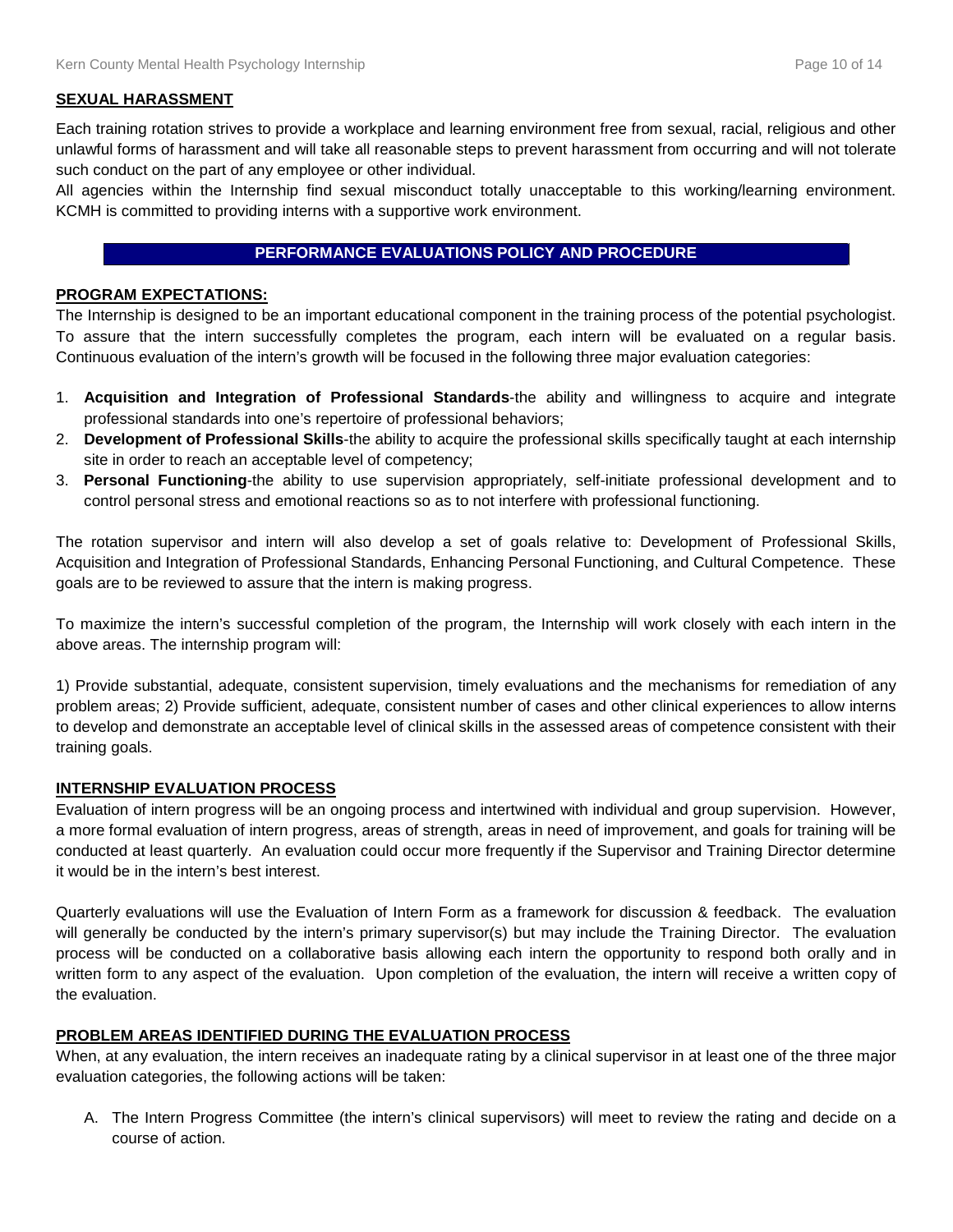- B. The intern will be informed that such a review is occurring and given the opportunity to provide the committee with any information regarding his or her response to the rating.
- C. Based upon review of the intern's ratings and feedback from the intern, the Intern Progress Committee will determine the best course of action for the intern's training program. The Internship Progress Committee could decide to take no further action, encourage active monitoring by supervisor(s), recommend specific remediation procedures and/or place the intern on probation.

If an intern does not make adequate improvement, the Intern Progress Committee could initiate or continue the probationary period, suspend the intern's activities, recommend to the Training Director that the intern not successfully complete the internship if problem behaviors do not change, or recommend to the Training Director that the intern be terminated from the program.

#### **INTERN APPEAL PROCEDURES**

If the Intern Progress Committee takes any of the above-mentioned actions, then the intern is informed in writing and asked to indicate whether he or she accepts or challenges the action. If the intern accepts the decision, implementation of the remediation plan occurs and the intern's graduate program is informed in writing.

If the intern challenges the decision, the Intern Appeals Committee will be convened, comprised of the Psychology Internship Committee minus the Training Director and any other previously directly involved staff. The Intern Appeals Committee will select its own chairperson. The Intern Appeals Committee will investigate the concern and communicate with all involved parties prior to reaching a decision. The committee will then render a decision in the form of a recommendation to the Training Director. The Training Director will make the final decision and will communicate it in writing to the intern and the intern's home Department.

#### **IMPLEMENTATION OF INTERNSHIP COMMITTEE RECOMMENDATIONS**

The Training Director will meet with the intern to review committee decisions and to specify remediation procedures. Any formal action will be communicated in writing to both the intern and the home Department indicating the nature of the rating, rationale and remediation procedures. The status of remediation efforts will be reviewed no later than the next formal evaluation period or at some other designated time period. The outcome of the review will be communicated in writing to the intern and the home Department.

#### **TRAINING ROTATIONS**

*In some settings, interns will undergo fingerprinting and background checks.*

#### **FORENSIC EMPHASIS GENERAL ROTATION: PROGRAM CODE NUMBER: 200911**

One intern will divide training assignments between the Forensic Services Team, an interdisciplinary treatment team serving court-ordered adults and Kaiser Permanente.

Forensic Services Team: During this rotation, the intern will gain experience working with mentally ill and mentally disordered adults who are voluntary outpatient clients, incarcerated individuals, court-mandated clients, or psychiatric inpatient patients. Interns will conduct competency and placement evaluations referred by the courts using a number of psychological test measures and screening tools to include, but not limited to, the CAST-MR, Georgia Court Competency Test, Mini-Mental Status Exam, and the M-FAST. Moreover, the intern will conduct sex offender specific placement evaluations for the courts. The intern will provide outpatient restoration to trial competence training for individuals found incompetent to stand trial by the court for a misdemeanor charge. The intern will gain experience providing, group, individual, family, and couples therapy using theoretical treatment modalities tailored to their respective clients to include, but not limited to, Solution-Focused Brief Therapy, Dialectical Behavior Therapy, and modalities within the cognitivebehavioral therapy spectrum. Intern will gain experience administering, scoring, interpreting, and producing psychological test batteries. Referrals typically include questions regarding malingering, differential diagnosis, intellectual and adaptive functioning, and treatment recommendations. Psychological test instruments shall include, but will not be limited to, the WAIS-IV, Bender-Gestalt, SCL-90-R, MMPI-2, PAI, Trails A and B, WRAT-4, Cognistat, IORNS, TOMM, TONI-4, and the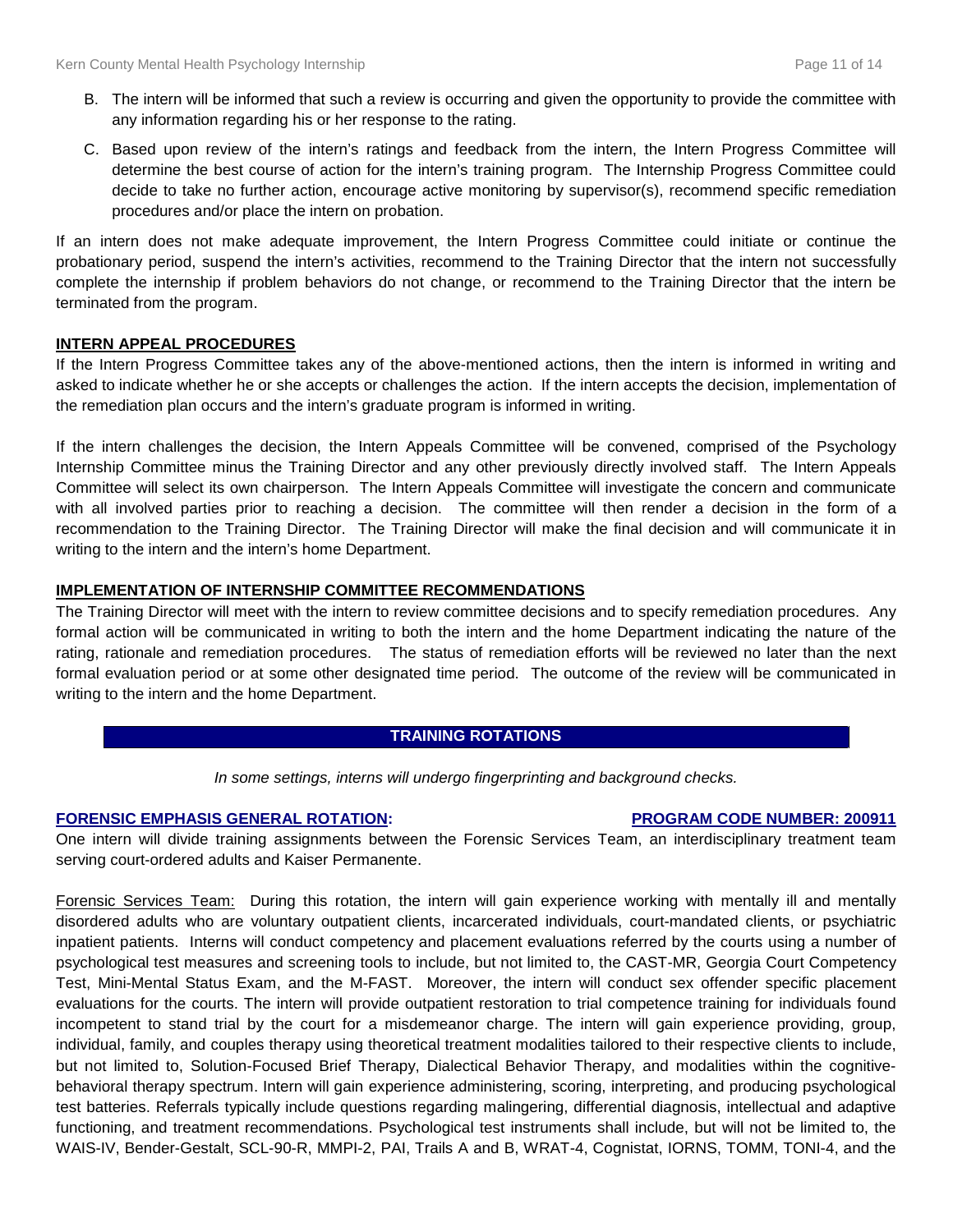Vineland. This rotation shall be supervised by a licensed psychologist and shall involve working within an interdisciplinary setting to include professionals such as master's level individuals in social work and marriage and family therapy, recovery specialists in the field of mental health and substance use disorder, nurses, and psychiatrists in a rehabilitation model of treatment that emphasizes relapse prevention.

Kaiser Permanente Southern California Medical Group ("Kaiser"): This rotation will provide the intern with exposure to a diverse patient population that includes persons from multiple ethnic backgrounds and socioeconomic levels. A portion of the time at Kaiser will require the intern to work in the outpatient chemical dependency program. For the remaining time, the intern may choose from a variety of outpatient opportunities including psychological assessment, individual, group, and family therapy, intensive outpatient program, and provide psychological consultation to the Department. The intern will also have the opportunity to work with a multi-disciplinary team of psychiatrists, nurse practitioners, psychologists, psychiatric nurses, LMFTs and LCSWs.

#### **FORENSIC ADULT & ADOLESCENT EMPHASIS ROTATION PROGRAM CODE NUMBER: 200912**

One intern will train with Forensic Services Team, an interdisciplinary treatment team serving court-ordered adults, and Crossroads Program, an institutional setting for juveniles ages 13-18.

Forensic Services Team: During this rotation, the intern will gain experience working with mentally ill and mentally disordered adults who are voluntary outpatient clients, incarcerated individuals, court-mandated clients, or psychiatric inpatient patients. Interns will conduct competency and placement evaluations referred by the courts using a number of psychological test measures and screening tools to include, but not limited to, the CAST-MR, Georgia Court Competency Test, Mini-Mental Status Exam, and the M-FAST. Moreover, the intern will conduct sex offender specific placement evaluations for the courts. The intern will provide outpatient restoration to trial competence training for individuals found incompetent to stand trial by the court for a misdemeanor charge. The intern will gain experience providing, group, individual, family, and couples therapy using theoretical treatment modalities tailored to their respective clients to include, but not limited to, Solution-Focused Brief Therapy, Dialectical Behavior Therapy, and modalities within the cognitivebehavioral therapy spectrum. Intern will gain experience administering, scoring, interpreting, and producing psychological test batteries. Referrals typically include questions regarding malingering, differential diagnosis, intellectual and adaptive functioning, and treatment recommendations. Psychological test instruments shall include, but will not be limited to, the WAIS-IV, Bender-Gestalt, SCL-90-R, MMPI-2, PAI, Trails A and B, WRAT-4, Cognistat, IORNS, TOMM, TONI-4, and the Vineland. This rotation shall be supervised by a licensed psychologist and shall involve working within an interdisciplinary setting to include professionals such as master's level individuals in social work and marriage and family therapy, recovery specialists in the field of mental health and substance use disorder, nurses, and psychiatrists in a rehabilitation model of treatment that emphasizes relapse prevention.

Crossroads: The intern will also work at Crossroads with juvenile offenders ages 13-18. Responsibilities will include assessment, psychological testing, crisis intervention, and individual and group therapy with many different diagnostic categories. Interns will be exposed to various treatment issues and modalities, including crisis intervention, and will gain competence in legal and medical nomenclature. Parents are required to participate in the Crossroads Program, and the intern will participate in parent education and family therapy. This is a highly multi-cultural setting. The intern will be required to work some weekends at Crossroads to conduct family groups. This internship rotation presents a unique opportunity to combine a broad general experience with a specialized focus in forensic psychology, combining institutional and community outpatient settings.

#### **FORENSIC ADULT & CHILD INTENSIVE ROTATION: PROGRAM CODE NUMBER: 200913**

One Intern will train in a specialized intensive treatment program for children. The intern will also train with the Forensic Services Team, an interdisciplinary treatment team serving court-ordered adults.

Forensic Services Team: During this rotation, the intern will gain experience working with mentally ill and mentally disordered adults who are voluntary outpatient clients, incarcerated individuals, court-mandated clients, or psychiatric inpatient patients. Interns will conduct competency and placement evaluations referred by the courts using a number of psychological test measures and screening tools to include, but not limited to, the CAST-MR, Georgia Court Competency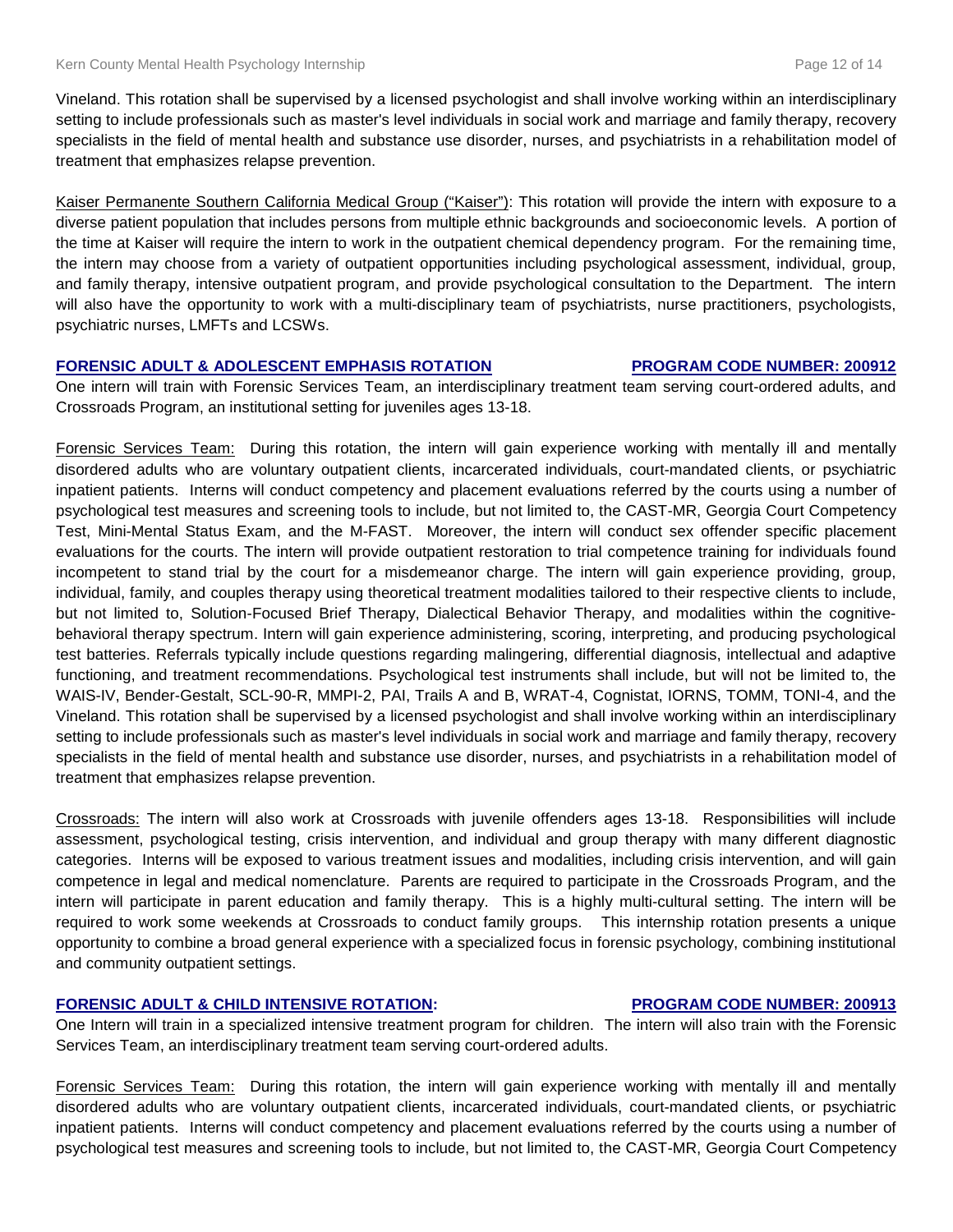Test, Mini-Mental Status Exam, and the M-FAST. Moreover, the intern will conduct sex offender specific placement evaluations for the courts. The intern will provide outpatient restoration to trial competence training for individuals found incompetent to stand trial by the court for a misdemeanor charge. The intern will gain experience providing, group, individual, family, and couples therapy using theoretical treatment modalities tailored to their respective clients to include, but not limited to, Solution-Focused Brief Therapy, Dialectical Behavior Therapy, and modalities within the cognitivebehavioral therapy spectrum. Intern will gain experience administering, scoring, interpreting, and producing psychological test batteries. Referrals typically include questions regarding malingering, differential diagnosis, intellectual and adaptive functioning, and treatment recommendations. Psychological test instruments shall include, but will not be limited to, the WAIS-IV, Bender-Gestalt, SCL-90-R, MMPI-2, PAI, Trails A and B, WRAT-4, Cognistat, IORNS, TOMM, TONI-4, and the Vineland. This rotation shall be supervised by a licensed psychologist and shall involve working within an interdisciplinary setting to include professionals such as master's level individuals in social work and marriage and family therapy, recovery specialists in the field of mental health and substance use disorder, nurses, and psychiatrists in a rehabilitation model of treatment that emphasizes relapse prevention.

Children's Outpatient Team: The Children's Outpatient team serves children and adolescents who require outpatient mental health services. The Children's Outpatient team offers a variety of service modalities (case management, rehabilitation services, individual therapy, family therapy, group therapy, socials skills groups, psychiatric services, psychological testing, Therapeutic Behavioral Services, Functional Family Therapy, Dialectic Behavior Therapy, and Aggression Replacement Training) designed to assist the individual/family in achieving goals related to psychological or social functioning, self-esteem, coping abilities, and external vocational, educational, or social opportunities. Doctoral interns will be provided the opportunity to complete a minimum of three psychological batteries during the course of their tenure with KCMH Children's Outpatient. Typical referral questions include the assessment of cognitive functioning, assessment of Autism Spectrum Disorders, determination of differential diagnosis, diagnostic clarification, treatment recommendations, and assessment of neurological functioning. Currently, KCMH Children's Outpatient team has a wide array of psychological tests from which to design a battery, the tests include but are not limited to: WASI, WISC-IV, WPPSI, WIAT, TONI-3, C-TONI, Bender-Gestalt, Beery, CAT, RAT, Rotter Sentence Completion, Rorschach, TOVA, APS-SF, MMPI-A, PIC-2, WRAT-4, PPVT, Trail Making Test, Vineland-II, Beck Inventories, Conners' Rating Scales, ADHD Rating Scale, SCL-90R, SCID-I, SCID-II, Bayley, and NEPSY.

#### **CHILD INTENSIVE & ADOLESCENT EMPHASIS ROTATION: PROGRAM CODE NUMBER: 200914**

This Intern will train in a specialized intensive treatment program for children and with the Crossroads Program, an institutional setting for juveniles ages 13-18.

Children's Outpatient Team: The Children's Outpatient team serves children and adolescents who require outpatient mental health services. The Children's Outpatient team offers a variety of service modalities (case management, rehabilitation services, individual therapy, family therapy, group therapy, socials skills groups, psychiatric services, psychological testing, Therapeutic Behavioral Services, Functional Family Therapy, Dialectic Behavior Therapy, and Aggression Replacement Training) designed to assist the individual/family in achieving goals related to psychological or social functioning, self-esteem, coping abilities, and external vocational, educational, or social opportunities. Doctoral interns will be provided the opportunity to complete a minimum of three psychological batteries during the course of their tenure with KCMH Children's Outpatient. Typical referral questions include the assessment of cognitive functioning, assessment of Autism Spectrum Disorders, determination of differential diagnosis, diagnostic clarification, treatment recommendations, and assessment of neurological functioning. Currently, KCMH Children's Outpatient team has a wide array of psychological tests from which to design a battery, the tests include but are not limited to: WASI, WISC-IV, WPPSI, WIAT, TONI-3, C-TONI, Bender-Gestalt, Beery, CAT, RAT, Rotter Sentence Completion, Rorschach, TOVA, APS-SF, MMPI-A, PIC-2, WRAT-4, PPVT, Trail Making Test, Vineland-II, Beck Inventories, Conners' Rating Scales, ADHD Rating Scale, SCL-90R, SCID-I, SCID-II, Bayley, and NEPSY.

Crossroads: The intern will also work at Crossroads with juvenile offenders ages 13-18. Responsibilities will include assessment, psychological testing, crisis intervention, and individual and group therapy with many different diagnostic categories. Interns will be exposed to various treatment issues and modalities, including crisis intervention, and will gain competence in legal and medical nomenclature. Parents are required to participate in the Crossroads Program, and the